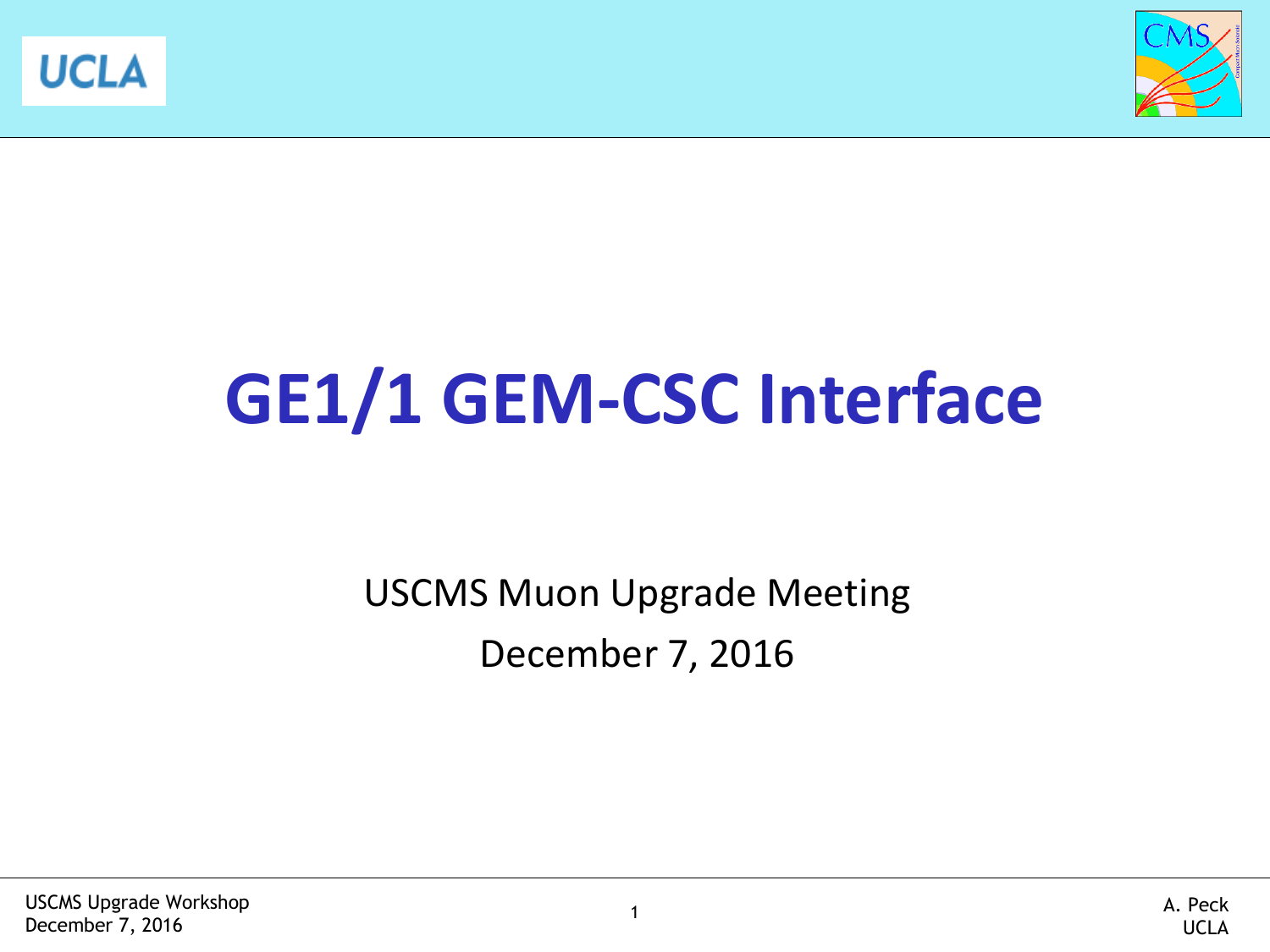### **Introduction**

A quick review…

**UCLA** 

GEM front end boards called VFATs generate fixed latency trigger data (aka Sbits/trigger bits/trigger pads), which are an OR of adjacent strips (2,4,8 or 16) depending on electronics version and configuration.

- For slice test, pad size  $= 16$  strips
- For installation, planned pad size  $= 2$  strips

Trigger data is sent to a concentrator card called the Optohybrid. The Optohybrid encodes and compresses the trigger data

~14:1 bandwidth reduction

GEM also has a full-granularity DAQ path, which will use the CERN GBT links

• GBT=rad hard deserializer supports DAQ, JTAG, slow control, ADCs, etc.

There are four trigger fibers to off-chamber electronics:

- Redundant paths: 2x to CSC OTMB and 2x to GEM uTCA crate
- Links at 3.2 Gbps

OTMB will use GEM data to improve LCT efficiency.

uTCA crate will forward trigger data to the muon trackfinder

Trackfinder will use extra layers to improve pT assignment and suppress rates. (both plots from GEM TDR)





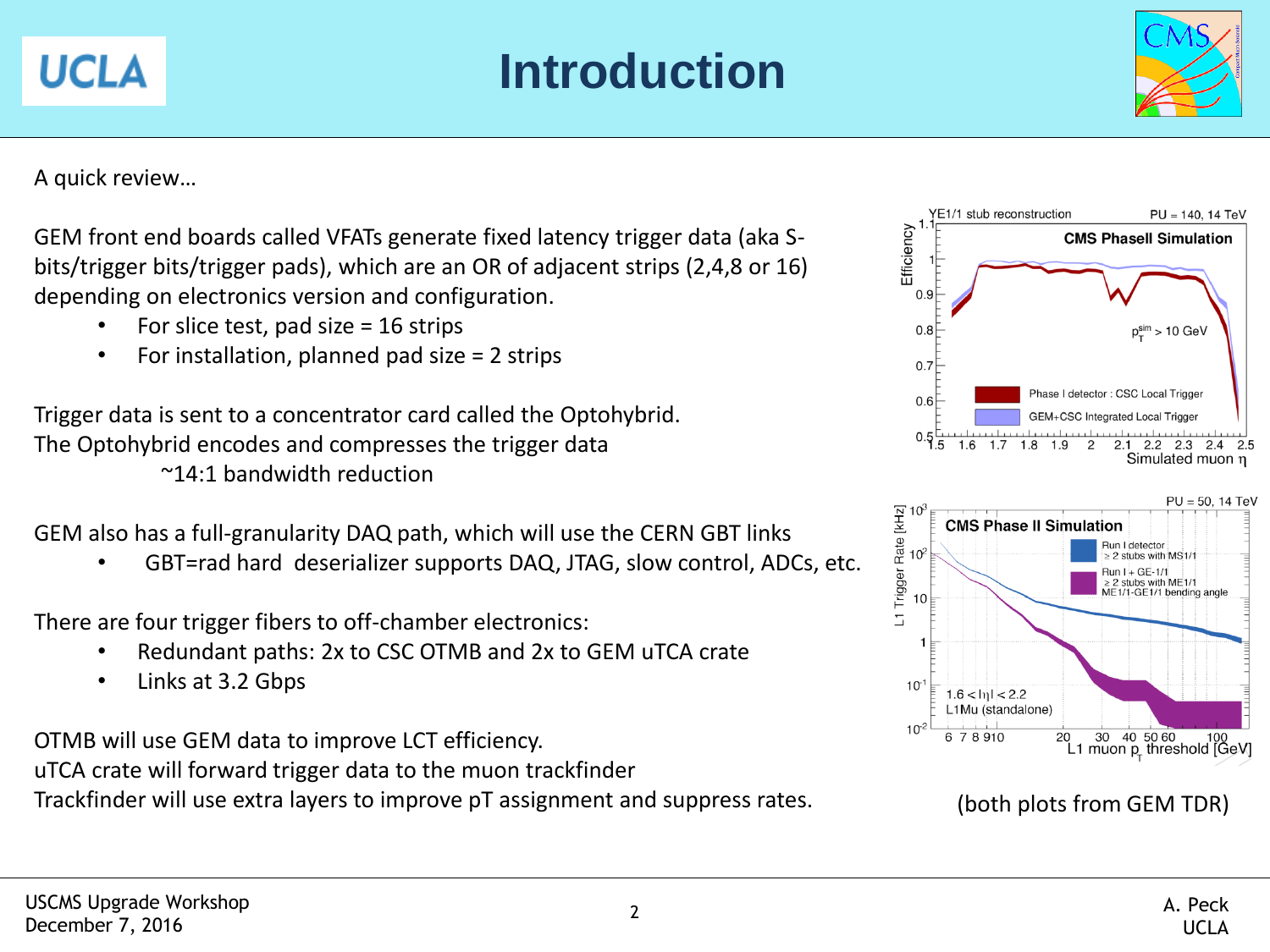**UCLA** 

### **GEM Cluster Encoding**

A significant fraction of GEM hits will deposit charge on multiple adjacent strips. … so we group adjacent trigger bits and transmit trigger data as a cluster

> cluster = "first" pad address + size (# of extra adjacent pads) (11 bits address + 3 bits size)



![](_page_2_Picture_5.jpeg)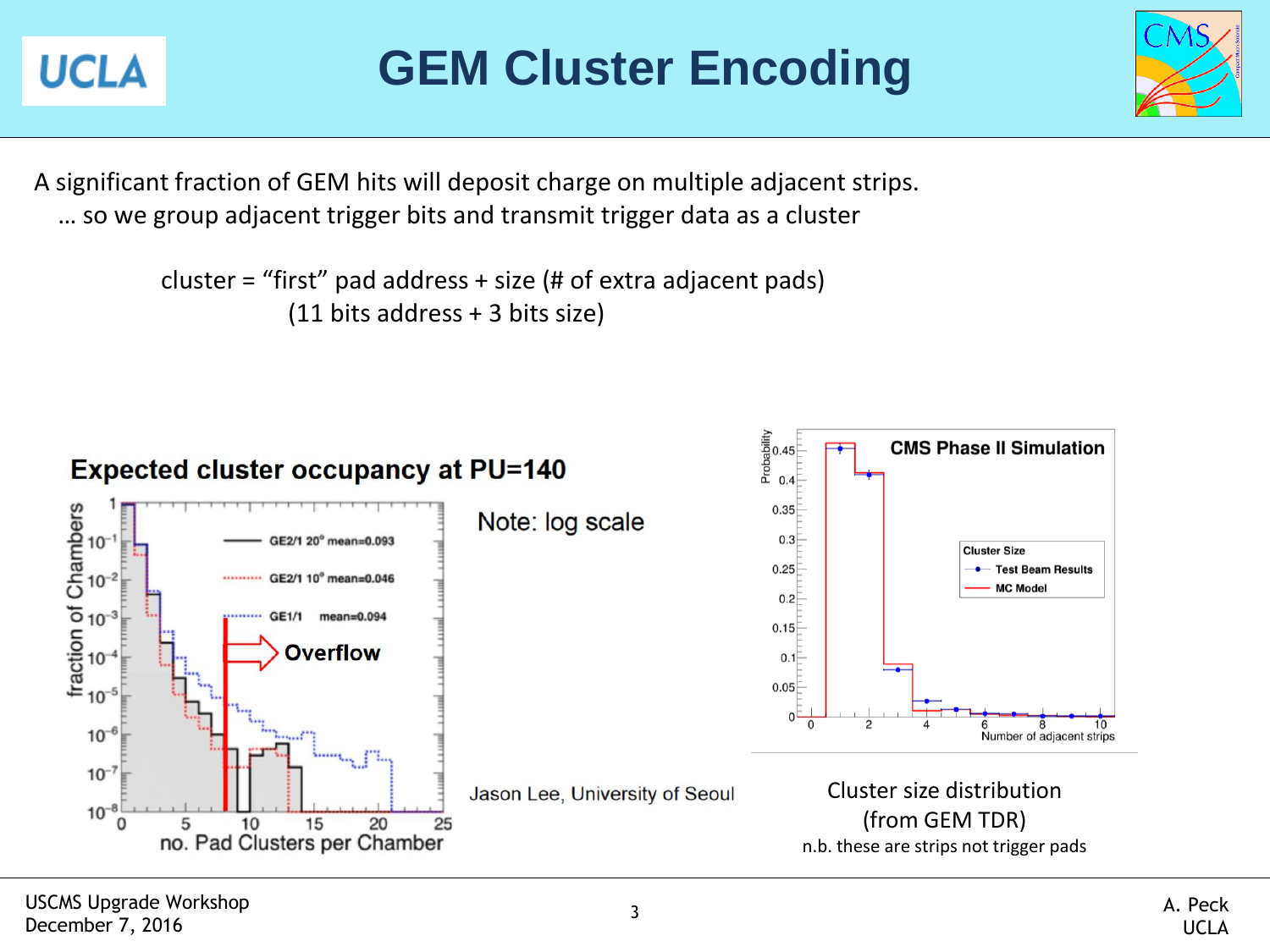![](_page_3_Picture_0.jpeg)

### **GEM Trigger Data Paths**

![](_page_3_Picture_2.jpeg)

#### **OTMB Link**

OTMB needs to deserialize clusters, perform co-pad matching, perform coordinate translation, match to ALCT / CLCT.

> Extra processing is large, and latency is **critical**! Need to optimize everything we can.. Don't want to add to overall CSC trigger latency.

#### **uTCA Link**

An identical copy of the trigger data will be sent to both the CSC's OTMB and the GEM's uTCA crate.

We enough bandwidth to forward all clusters to the uTCA crate (using 9.6 Gbps links, 8 fibers per sector)

If we perform co-pad matching in the uTCA, can send only the matched copads.

- uTCA -> trackfinder link is almost certainly lower latency than the CSC -> trackfinder link, even with copad processing. Latency shouldn't be a problem.
- **Do we lose much by not having all the clusters?**
- Would then be able to either (1) reduce # of fibers needed or (2) reduce link rates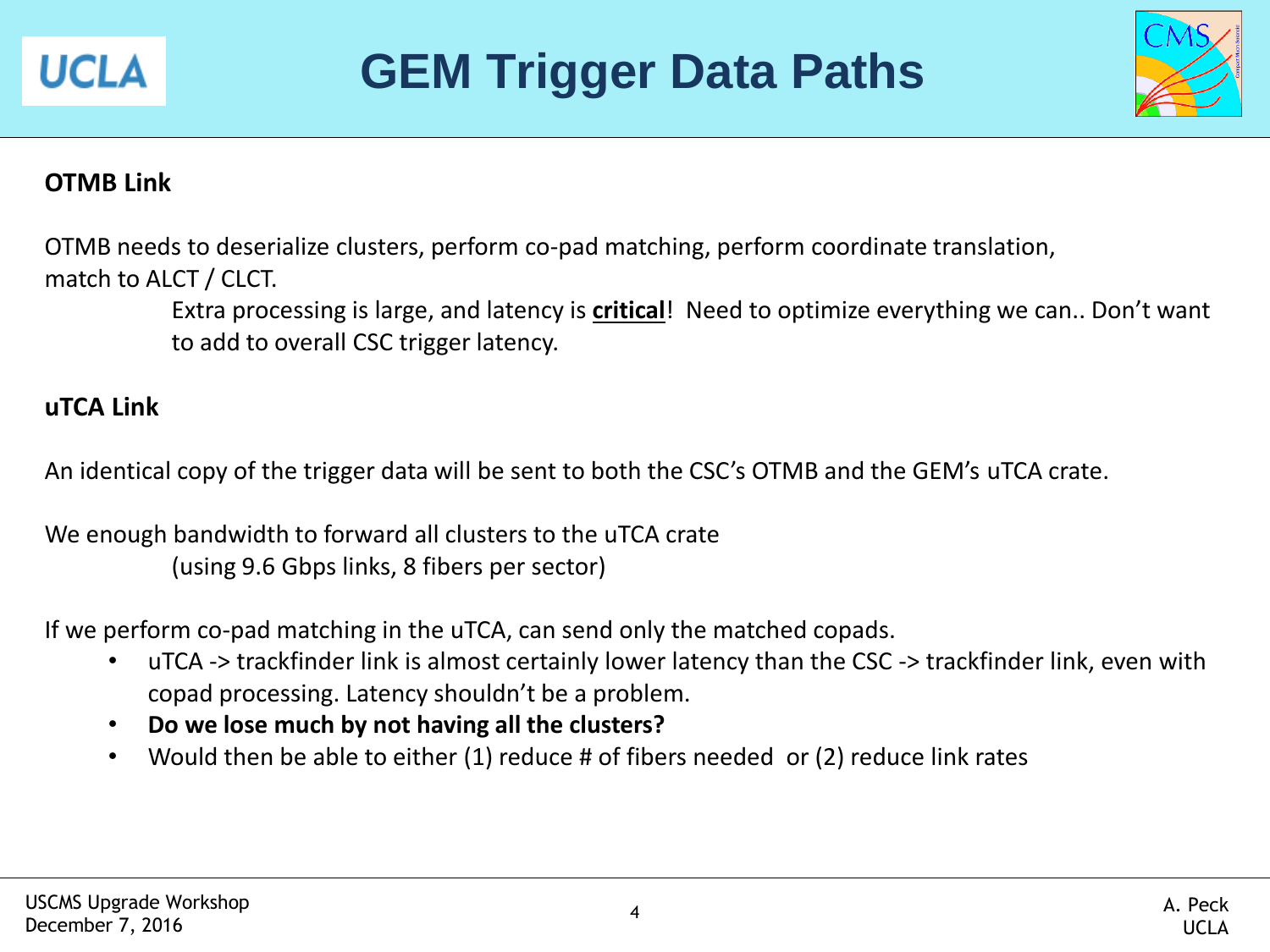## **vFat channels** GEB readout order != physical strip order

Mapping depends slot #

vFats produce pads by taking an or of 16 contiguous channels

Trigger pads  $=$  span entire vFat

## Pad assoc. to physical strip number by vFat slots

![](_page_4_Figure_5.jpeg)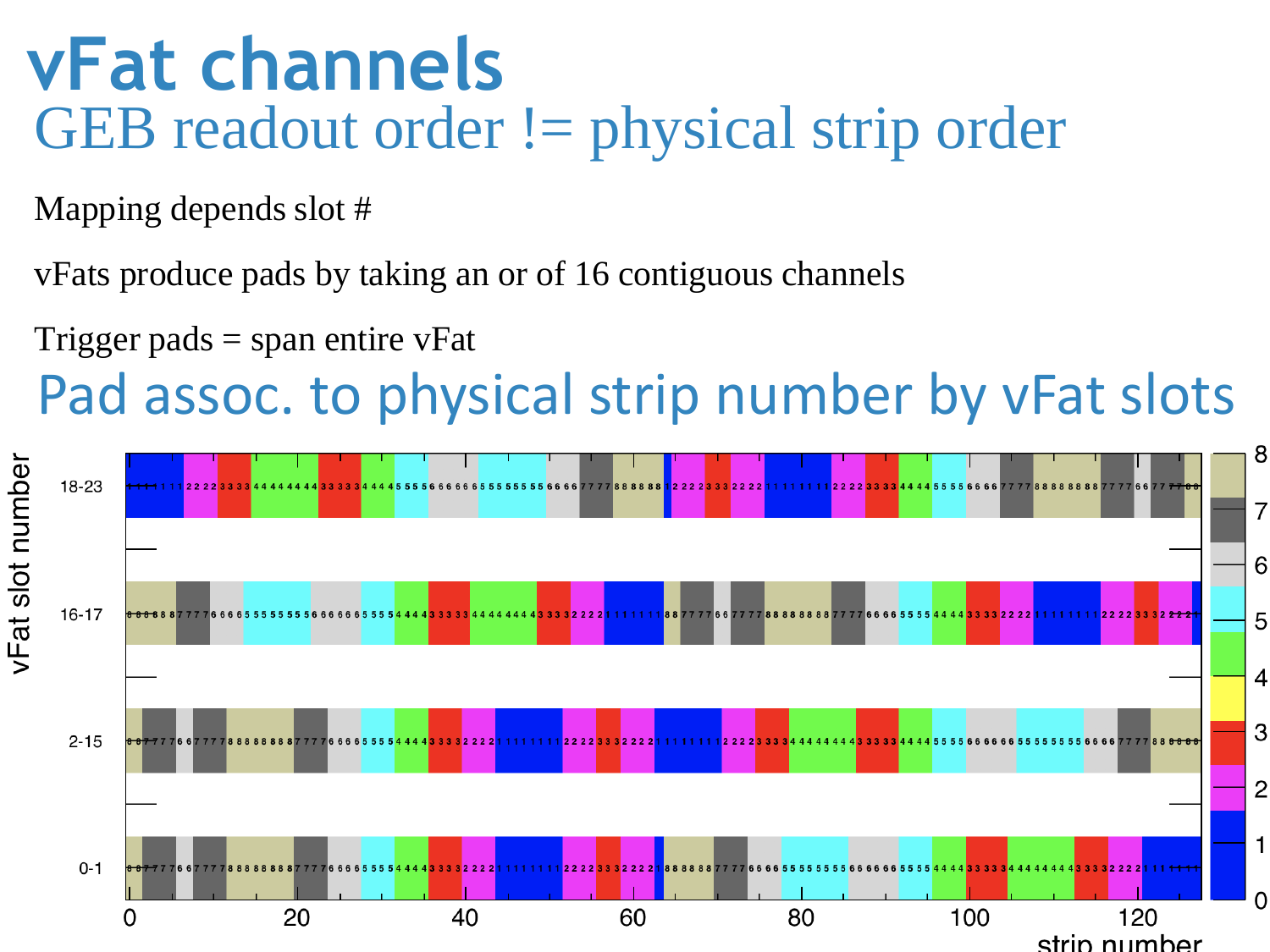## **vFat channels**

### For the slice test

Will need to have vFat level trigger pads (128 strips)

Can build firmware for slice test that can apply to new electronics with better granularity

Was already planning on this…vFat2 16 strips per pad vs vFat3 with 2

Useful for proof of concept testing

Trigger data in slice test may not be as useable…

Can't do tests that require anything with fine granularity

Will need to instead focus more on offline studies using tracking data

e.g. testing channel multiplicity

### For the actual detector

Electronics design needs to be updated/verified to produce usable pad data

**Nick McColl (UCLA) December 7, 2016**